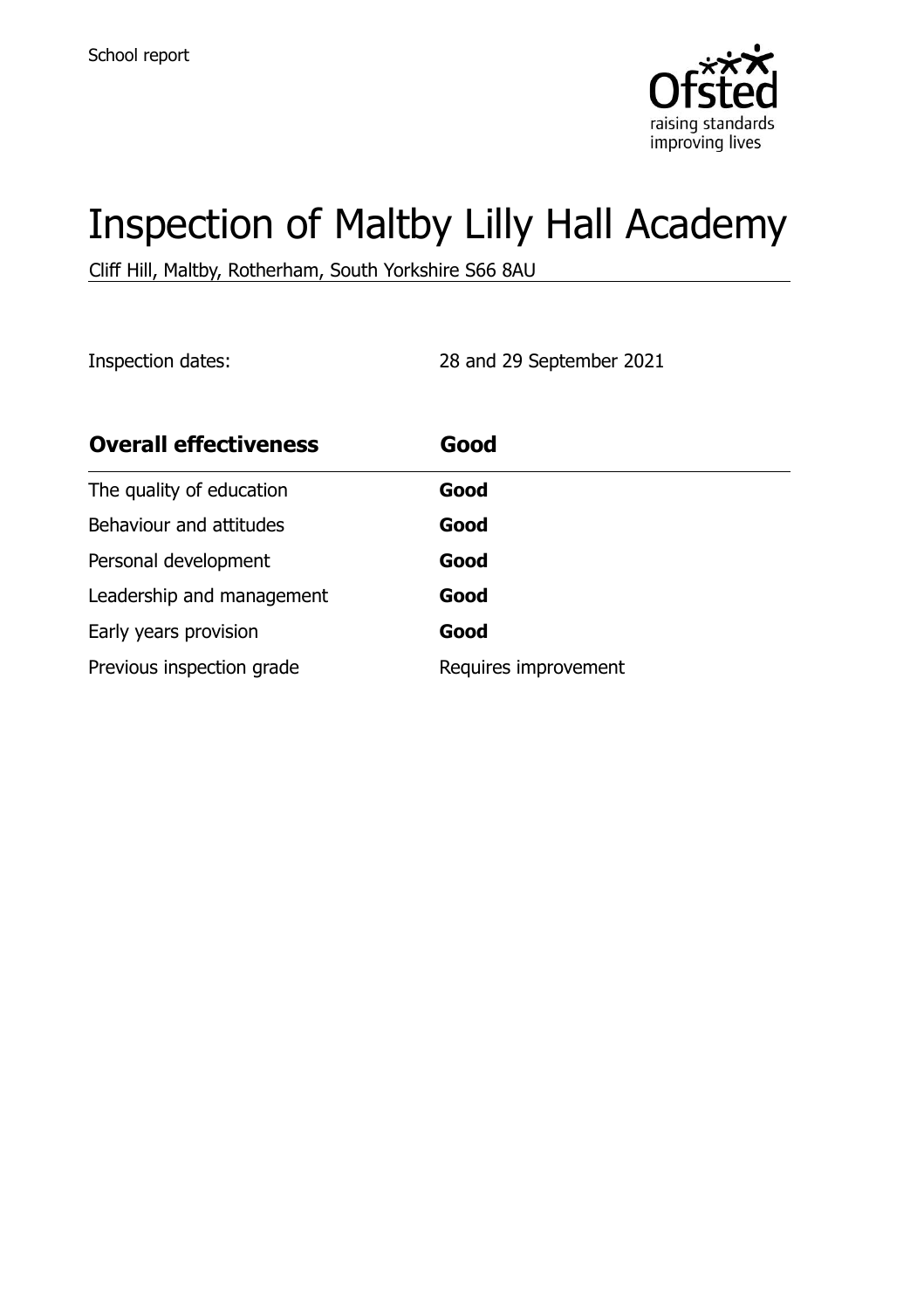

# **What is it like to attend this school?**

Pupils are happy at Maltby Lilly Hall Academy. They enjoy coming to school. Inspectors saw a calm and caring environment, where pupils focus well in classrooms whilst encouraging and supporting others. This, in part, is due to the high expectations of leaders. Pupils respect each other and their teachers. One pupil, whose comment was typical of others, told an inspector, 'It's good at this school. We all get along well together, we are all treated equally, and we get lots of opportunities.'

Pupils learn to keep themselves safe, for example when using the internet or playing outside. Pupils spoken to demonstrated mature, focused attitudes about important issues such as 'stranger danger'. Pupils say that bullying very rarely happens, but know what to do if it did.

Pupils benefit from lots of opportunities to develop a strong understanding of their local community. As COVID-19 (coronavirus) restrictions begin to relax, pupils are once again able to enjoy school trips. These include visits to the theatre, Bamburgh castle, Creswell Crags and The National Holocaust Centre and Museum as part of the wider curriculum. The local secondary academy supports pupils' sporting endeavours through the joint teaching of physical education (PE) and the provision of a number of out-of-school activities.

### **What does the school do well and what does it need to do better?**

Leaders have designed an ambitious and well-sequenced curriculum. Leaders help teachers to lead subjects effectively. The curriculum lead has introduced new ways of planning the curriculum and its delivery. These help teachers design and teach lessons which successfully build on pupils' prior knowledge. In some subjects, such as science, teachers expertly deliver the curriculum. Pupils talk with confidence about their learning, answer questions well and use scientific vocabulary accurately.

Some of the school's newly redesigned curriculum plans, such as art, are in their infancy. These documents give teachers clear guidance as to what knowledge they expect pupils to retain, and how this develops step by step. Subject leaders are developing programmes of staff training. Their aim is that this will further increase teacher confidence and their ambition of what pupils can achieve.

Reading is a priority; it is led with passion and determination. Pupils experience ambitious expectations and achieve well. Books are generally well matched to pupils' needs; pupils then practise this new knowledge when reading in school and at home. This strengthens their ability to read with confidence. There is a clear programme to support pupils that may have fallen behind with reading. Teachers check how well pupils are doing in their reading and support pupils to catch up and keep up. Most recently, due to recent lockdowns, leaders' opportunity to monitor phonics and the reading curriculum has been limited.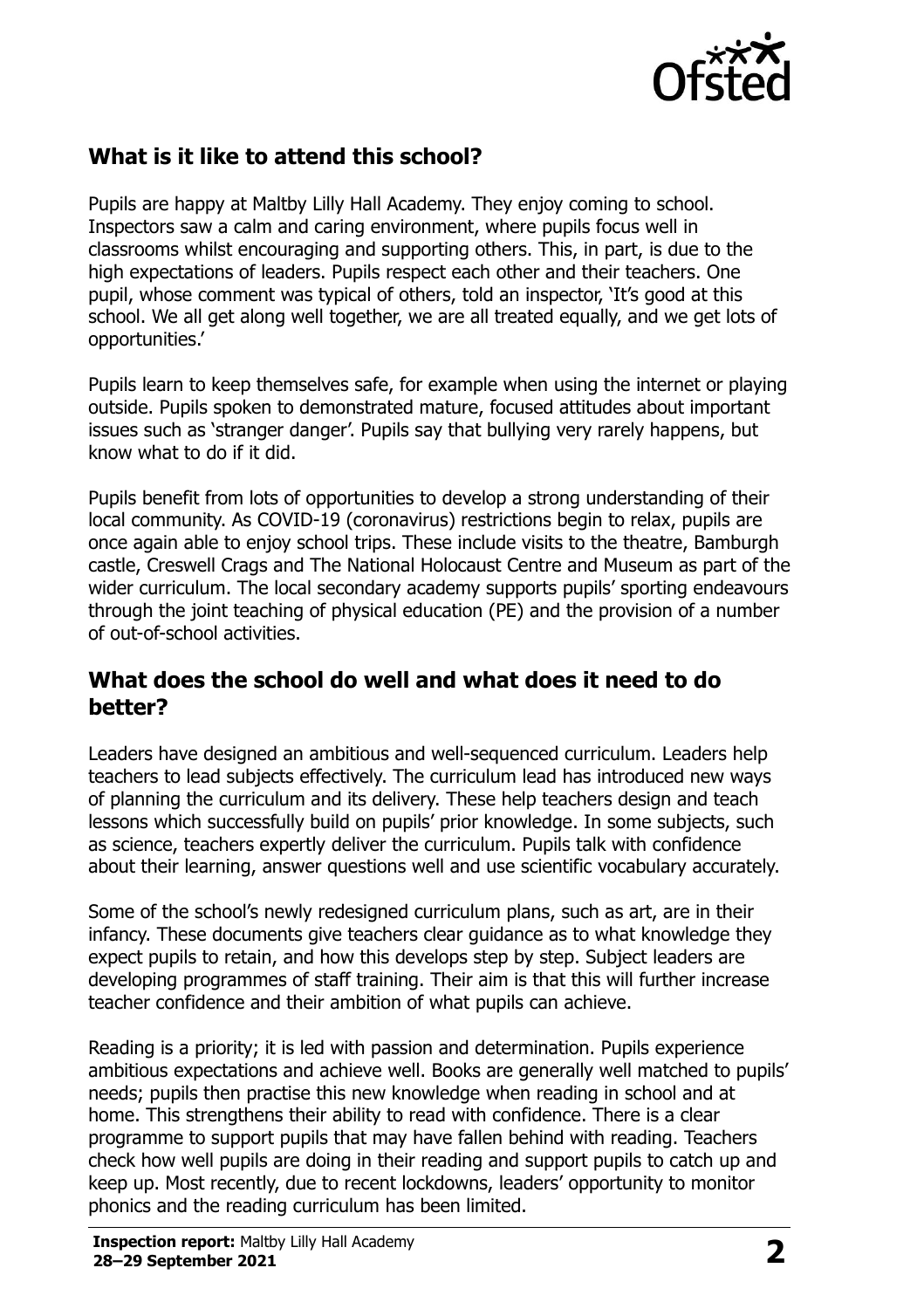

The support for pupils with special educational needs and/or disabilities (SEND) has been variable. The leadership of SEND has seen instability. As a result, there have been inconsistencies in this aspect of the school's work. Most pupils are supported by effective and well-trained staff; their individual plans are tailored to their needs, enabling them to make progress. However, this is not always the case. The recently appointed special educational needs coordinator (SENCo) has a clear vision and ambitious plans for development.

The early years leader is an experienced practitioner who has an accurate view of the strengths of the provision. There is a desire to continually reflect and improve. The leader has a clear understanding of the new learning requirements of the early years. Staff who work in this area of school have been well trained. Due to recent lockdowns, some reception-aged children lack some fundamental early stepping stones of knowledge. The early years leader is ensuring that these gaps are promptly identified and closed. She is clear about what needs to be delivered and has the support of senior leaders to bring this about at pace.

Pupils report that instances of bullying are extremely rare, and those that do occur are resolved. This was confirmed by the school's records of bullying and racist or derogatory language. Pupils are confident that there are systems in place that deal quickly with any concerns that they have.

Trips, personal, social, and health education, and the relationships and sex education curriculum strongly promote pupils' understanding of equalities and tolerance. Pupils are particularly tolerant of the views and opinions of others and know why this is an important part of being prepared for life in modern Britain.

Leaders and governors are ambitious. They work well, in partnership with trust members of staff, to provide a positive experience for all pupils. Governors have a strong understanding of the strengths and areas for improvement for their school.

# **Safeguarding**

The arrangements for safeguarding are effective.

Safeguarding is a priority. There is a dedicated team, which includes the designated safeguarding leads and the safeguarding and pastoral manager. This team is instrumental in supporting the school community to identify and help pupils and families. Leaders provide staff with effective training, and frequent updates, so that they know the potential signs of risk and how to report concerns. Leaders keep detailed records of any concerns and have effective links with external agencies such as early help and children's social care teams. Leaders ensure that there are many opportunities in the curriculum for pupils to understand the risks that they may face.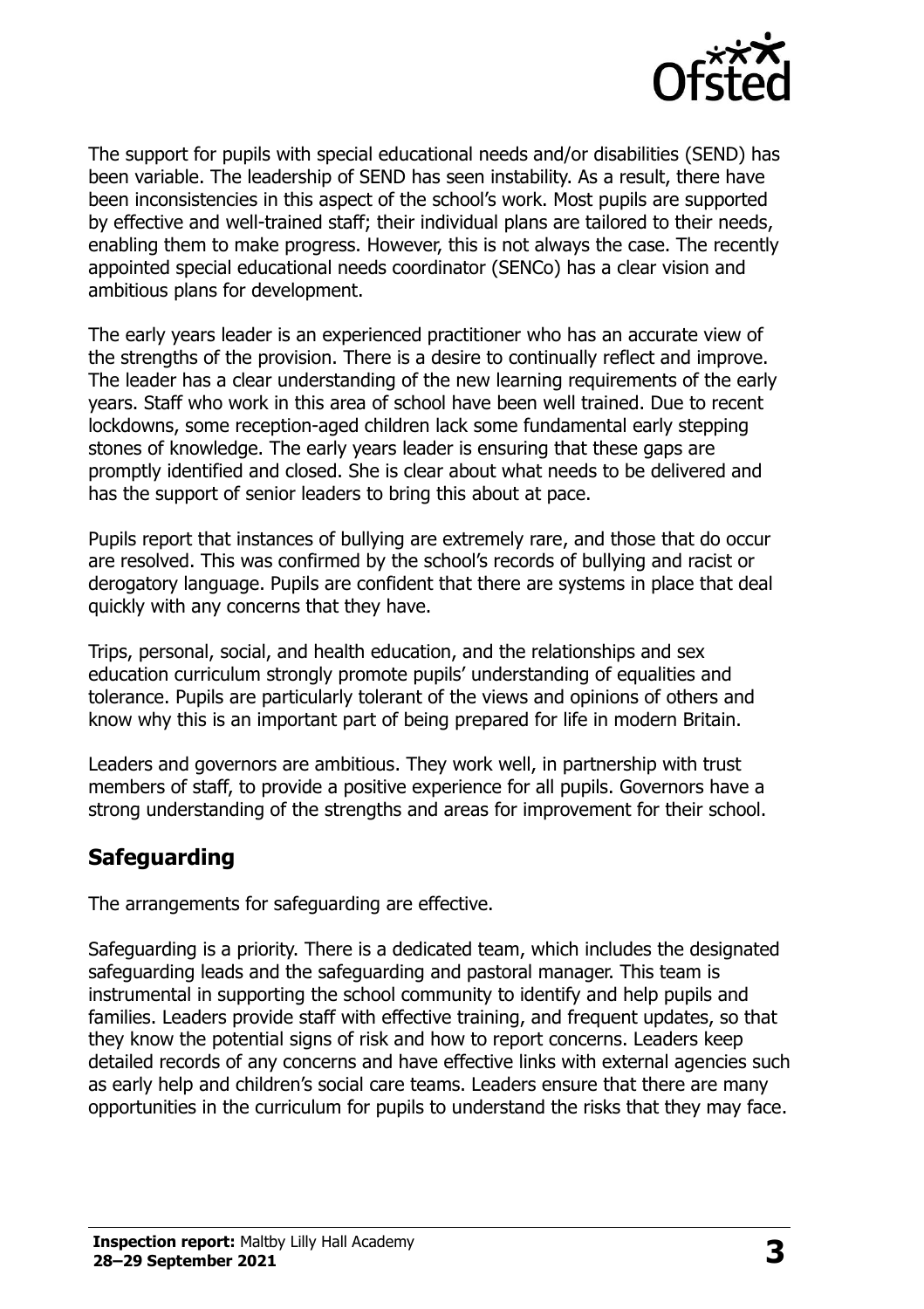

# **What does the school need to do to improve?**

#### **(Information for the school and appropriate authority)**

- There is some inconsistency in how pupils with SEND are supported. There has been instability in the leadership of SEND and not all staff are consistently well trained in this area. A few plans are not precisely matched to pupils' needs. Leaders must ensure that all pupils with SEND have their needs met and that improvements continue to have a positive impact.
- Some children have gaps in their knowledge. Leaders must ensure that the early years curriculum gives all children the opportunity to develop their skills and knowledge securely and sequentially.

## **How can I feed back my views?**

You can use [Ofsted Parent View](http://parentview.ofsted.gov.uk/) to give Ofsted your opinion on your child's school, or to find out what other parents and carers think. We use information from Ofsted Parent View when deciding which schools to inspect, when to inspect them and as part of their inspection.

The Department for Education has further quidance on how to complain about a school.

If you are the school and you are not happy with the inspection or the report, you can [complain to Ofsted.](http://www.gov.uk/complain-ofsted-report)

#### **Further information**

You can search for [published performance information](http://www.compare-school-performance.service.gov.uk/) about the school.

In the report, '[disadvantaged pupils](http://www.gov.uk/guidance/pupil-premium-information-for-schools-and-alternative-provision-settings)' refers to those pupils who attract government pupil premium funding: pupils claiming free school meals at any point in the last six years and pupils in care or who left care through adoption or another formal route.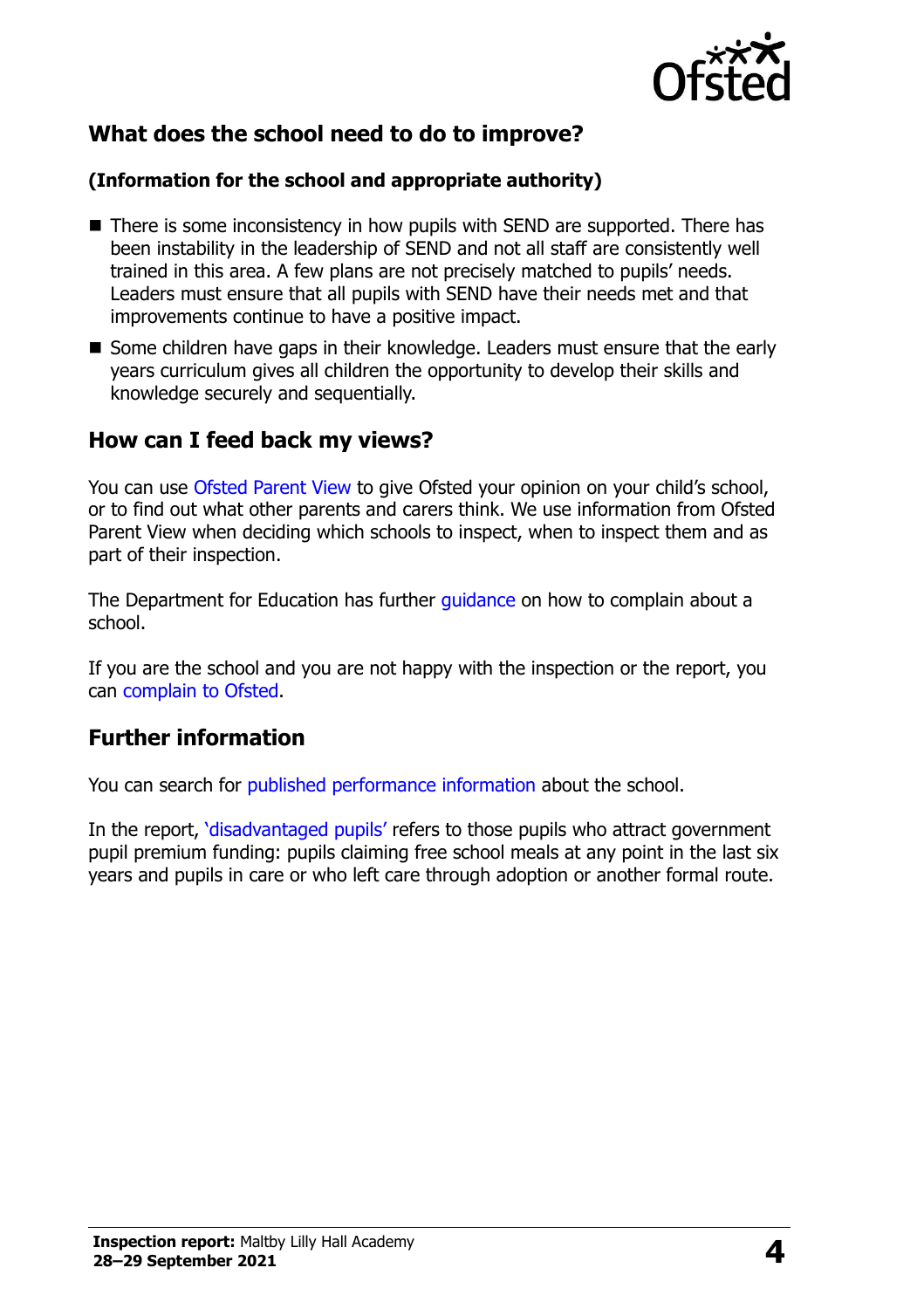

# **School details**

| Unique reference number             | 141729                                                            |  |
|-------------------------------------|-------------------------------------------------------------------|--|
| <b>Local authority</b>              | Rotherham                                                         |  |
| <b>Inspection number</b>            | 10200680                                                          |  |
| <b>Type of school</b>               | Primary                                                           |  |
| <b>School category</b>              | Academy converter                                                 |  |
| Age range of pupils                 | 3 to 11                                                           |  |
| <b>Gender of pupils</b>             | Mixed                                                             |  |
| Number of pupils on the school roll | 436                                                               |  |
| <b>Appropriate authority</b>        | Board of trustees                                                 |  |
| <b>Chair of trust</b>               | Julie Kenny                                                       |  |
| <b>Principal</b>                    | <b>Richard Pease</b>                                              |  |
| Website                             | www.maltbylillyhallacademy.com                                    |  |
| Date of previous inspection         | 27-28 February 2018, under section 5 of<br>the Education Act 2005 |  |

# **Information about this school**

- The school is part of Maltby Learning Trust.
- The headteacher became director of primary education for Maltby Learning Trust in 2020. At that time, a new principal was appointed.

# **Information about this inspection**

The inspectors carried out this inspection under section 5 of the Education Act 2005.

- This was the first routine inspection the school received since the COVID 19 pandemic began. The inspectors discussed the impact of the pandemic with the school and has taken that into account in their evaluation of the school.
- $\blacksquare$  Inspectors held meetings with the principal and the vice principal.
- Inspectors also held meetings with the curriculum leader, subject leaders, the SENCo, the chair and vice chair of the local governance committee, and representatives from Maltby Learning Trust, including the director of primary education, the chief executive officer and the chair of the trust board.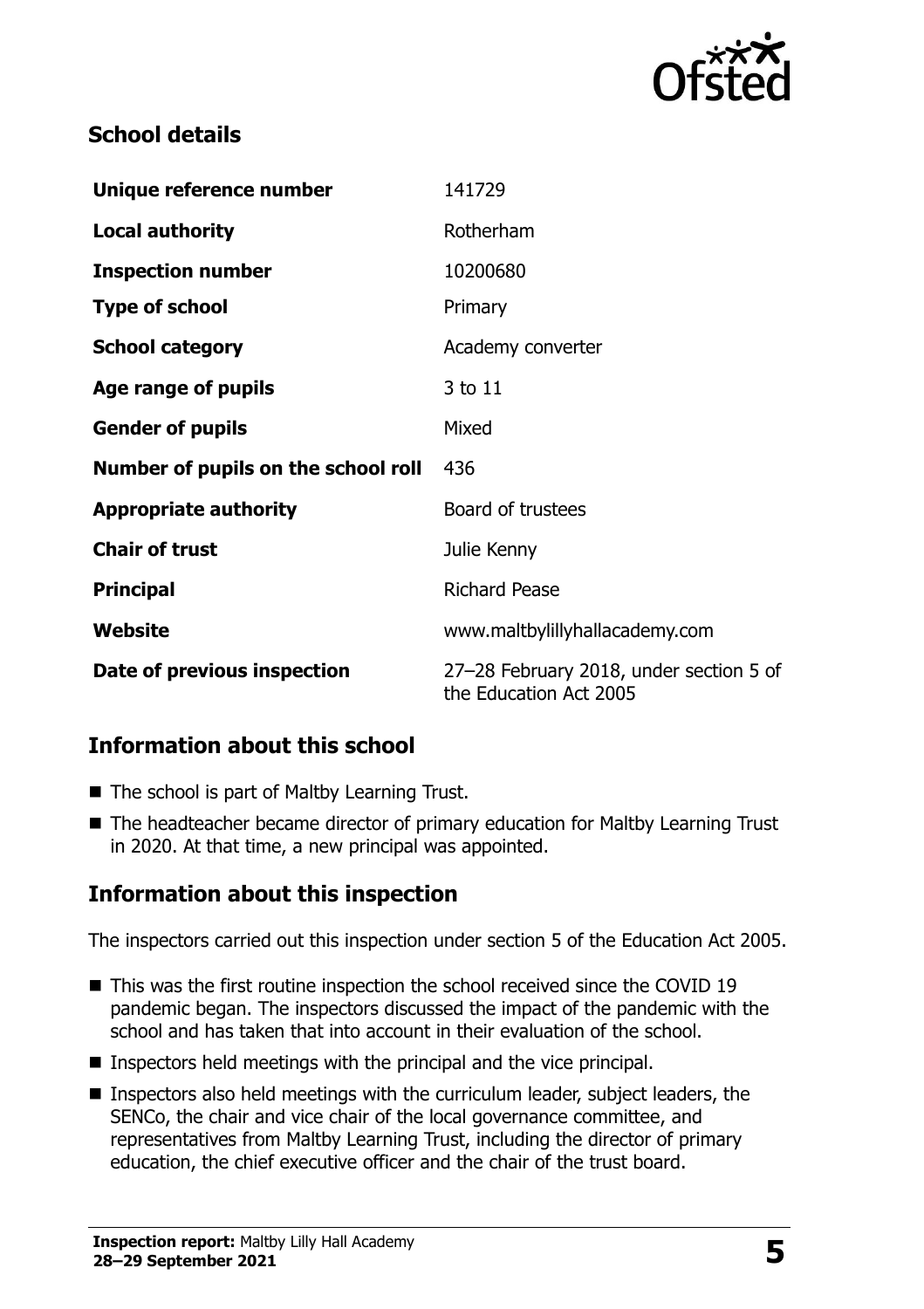

- Inspectors visited lessons, looked at pupils' work and listened to pupils reading to familiar adults in school.
- Inspectors observed pupils' behaviour in lessons, around school and during lunchtime. An inspector visited the school's breakfast club.
- Inspectors carried out deep dives in reading, mathematics and science, PE and art. Here, inspectors talked to curriculum leaders, teachers and pupils. They visited lessons and looked at the work that pupils produce. Inspectors studied curriculum plans for a range of other subjects with school leaders.
- Inspectors examined safeguarding records, including the single central record and recruitment checks on staff.
- Inspectors considered the views of parents by reviewing the 49 responses to Ofsted's online survey, Parent View. They also spoke with parents as they brought their children to school.
- Alongside the 19 responses to the online surveys for staff, inspectors also considered views by meeting with five groups of staff.
- Alongside the 19 responses to the online surveys for pupils, inspectors also considered views by meeting with single sex and mixed groups of pupils.

#### **Inspection team**

| Marcus Newby, lead inspector | Her Majesty's Inspector |
|------------------------------|-------------------------|
| Alex Thorp                   | Her Majesty's Inspector |
| <b>Richard Knowles</b>       | Ofsted Inspector        |